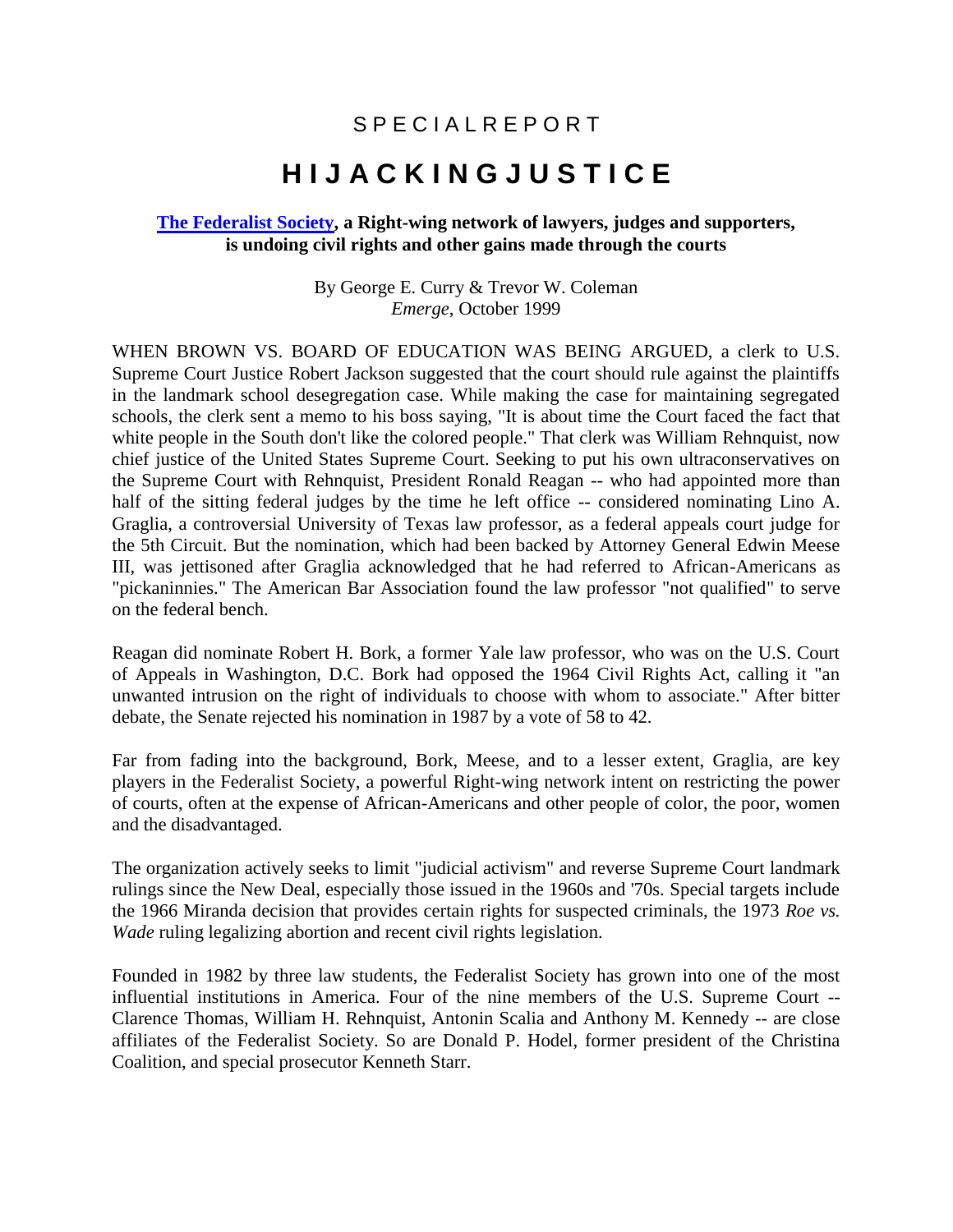The Federalist Society's board of trustees is co-chaired by Bork and U.S. Sen. Orrin Hatch -- one of the most conservative members on Capitol Hill. Other trustees include former Attorney General Meese, William Bradford Reynolds, who was assistant attorney general for civil rights in the Reagan Administration, sought to have court-ordered affirmative action programs overturned, and C. Boyden Gray, former President Bush's chief White House attorney, who opposed the Civil Rights Act of 1991.

In a world being reshaped by the Federalist Society, conservative law students have formed chapters on campuses across the nation. After graduation, they clerk for conservative judges and then go on to become high-ranking government officials, partners in major law firms, prosecutors, law school professors and judges at the local, state and federal level. In short, the Federalist Society is on the verge of hijacking the judicial system.

"This is more than an attack on affirmative action being spear-headed by the Federalist Society lawyers," observes Francis A. Boyle, a law professor at the University of Illinois. "They want to go beyond getting rid of affirmative action. They want to go back to *Brown vs. Board of Education.*

"We have Justice Antonin Scalia (who advised the Federalist Society at its inception and later hired two of its three founders as his law clerks), who two years ago gave a public lecture at Columbia Law School where he stated if *Brown vs. Board of Education* was to be presented to him today, he would rule against the plaintiff. In other words, this was a threat that if *Brown vs. Board of Education* was voted on before the Supreme Court, he would overturn it."

That type of thinking disturbs Lawrence E. Walsh. Before becoming president of the American Bar Association in 1975, Walsh chaired an ABA panel that approved President Nixon's choices of federal appeals judges, Clement Haynesworth and G. Harold Carswell, to serve on the Supreme Court. In 1969, the Senate rejected Haynesworth because of conflict-of-interest fears. The following year, Carswell was rejected by the Senate after it was disclosed that he had given a speech as a lawyer expressing his "vigorous belief in the principles of White supremacy."

"My concern is there is going to be a cleavage in the courts between the Federalist Society members and nonmembers," says Walsh, a former federal judge. "Anything that perpetuates that kind of ideological cleavage is not good for the unity of the court system. Ideally, it seems to me that judges should avoid memberships [in politically and substantively motivated organizations] but, of course, they don't do that."

In fact, the ABA, in one of its publications on judicial independence, concludes: "A judge's impartiality and ability to interpret and apply the laws fairly are integral to the administration of justice."

But a judge's membership in an organization -- whether it's the American Civil Liberties Union on the Left or the Federalist Society on the Right -- can influence whether a judge is perceived as being unbiased, a critical element in a judicial system that prides itself on being fair.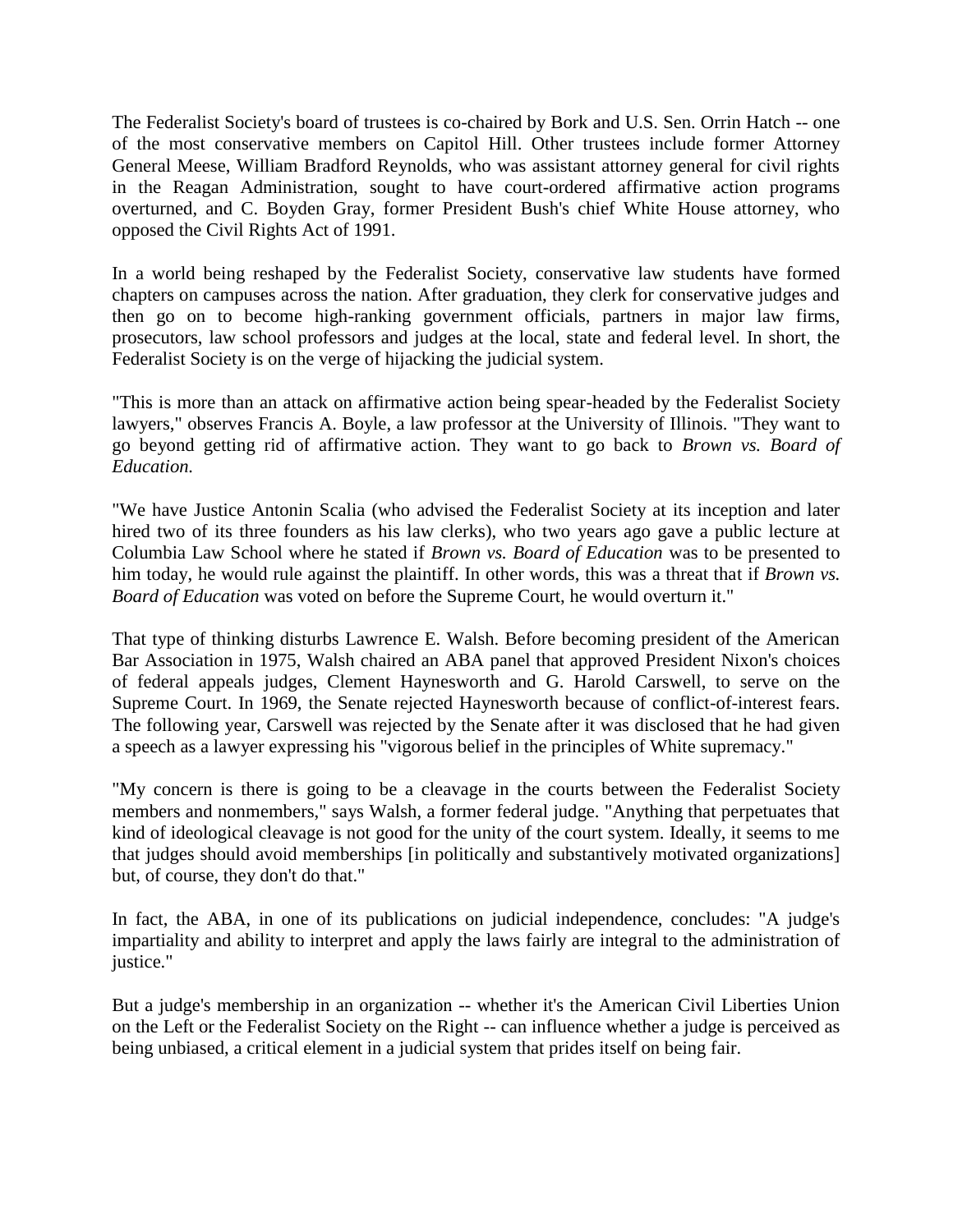Harold D. Pope, president of the National Bar Association, says: "People who are opposing the expansion of rights and opportunities for all people in this society we feel are working against America's best interest. We would hope that all jurists, no matter what their prior political persuasion, would deal objectively with the facts of law as they come before them, as they were sworn to do so when they first sat on the bench."

The expansion of the Federalist Society, which has adopted a silhouette of James Madison as its symbol, comes at a time when the legal community is worried about a loss of public confidence. An ABA special committee on judicial independence issued a report in August titled "Protecting the Bulwark of the Republic: Ensuring Public Support of the Judicial Process." The report states, "According to the ABA survey, only about half of the respondents believed that our justice system treats men and women equally. Even fewer believed that courts treat members of different ethnic groups or wealthy and poor people the same."

The report continues, "As [former] ABA President [Philip S.] Anderson recently stated: `We must work on this problem for as long as it takes to make our profession equally open and our system of justice equally responsive to all members of our society, regardless of color. This is the ultimate challenge to the integrity of the rule of law in America.'"

But the Federalist Society is interested in a challenge of a different kind. To its credit, the organization operates with an open and very public agenda. [On its web page,](http://www.fed-soc.org/) for example, it lays out its conservative agenda. "The Federalist Society for Law and Public Policy Studies is a group of conservatives and libertarians interested in the current state of the legal order. It is founded on the principles that the state exists to preserve freedom, that the separation of governmental powers is central to our Constitution, and that it is emphatically the province and duty of the judiciary to say what the law is, not what it should be. The Society seeks both to promote an awareness of these principles and to further their application through its activities."

Even conservative writer Michael Lind would call this 19th-century view "the Confederate theory of the Constitution."

Speakers at one national Federalist Society-sponsored lawyers convention proposed far-reaching judicial reforms that included the abolition of judicial review, limiting the powers of federal courts and stripping the Supreme Court of jurisdiction over certain matters.

Mary Frances Berry, chair of the U.S. Commission on Civil Rights, is worried about more than theory. "What is scary about the Federalist Society is that it is antiquated and atavistic," she says. "Their views on natural law, libertarianism and the limited power of government to respond when people are being discriminated against is scary -- for African-Americans, especially. The more people you have who espouse those views on the court, the more dangerous it becomes for every one of our lives."

In this book, *Firewall: The Iran-Contra Conspiracy and Cover Up,* Walsh writes: "In calling for the narrow construction of constitutional grants of governmental power, the Federalist Society seemed to speak for right-wing Republicans. I was especially troubled that one of White House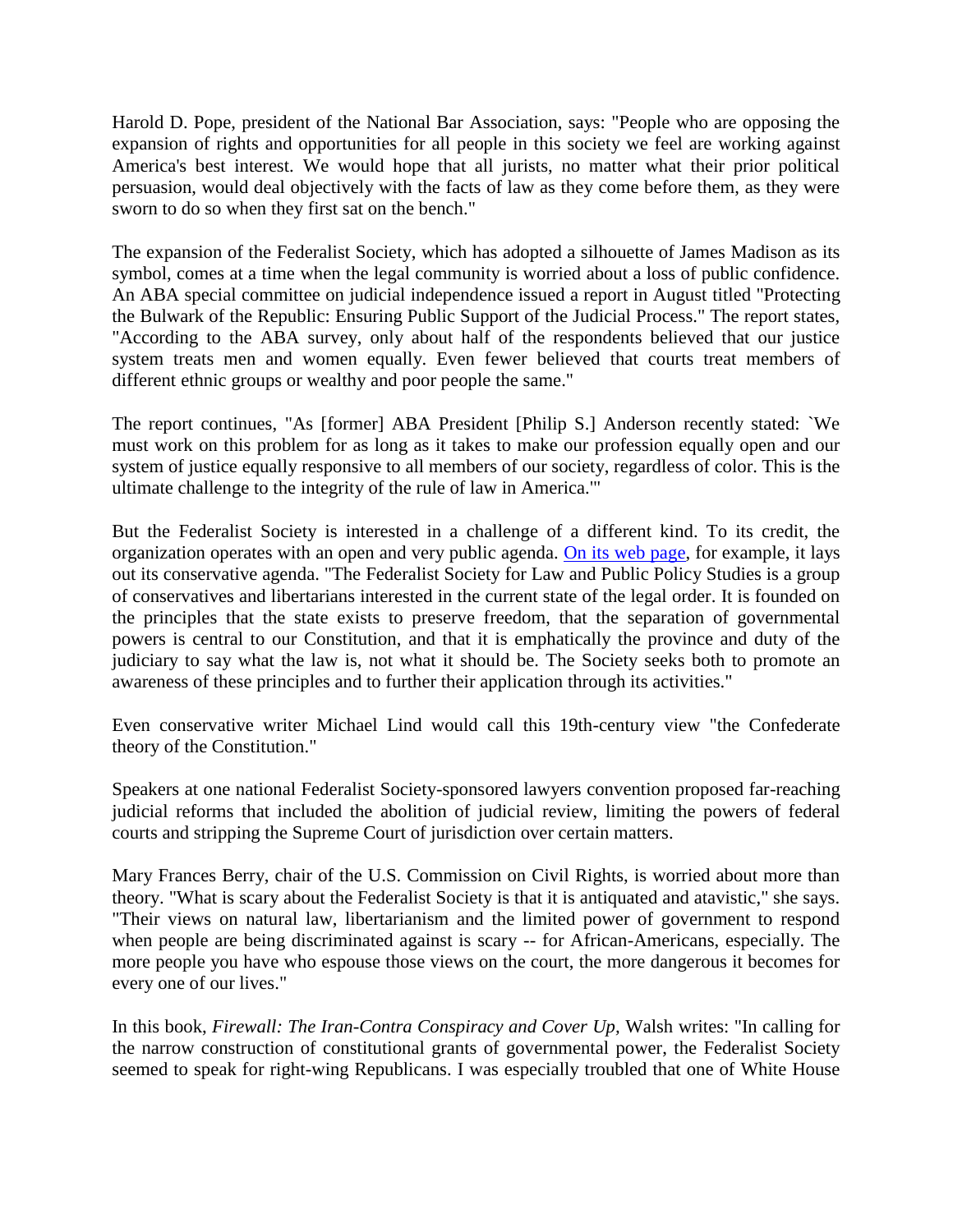Counsel Boyden Gray's assistants had openly declared that no one who was not a member of the Federalist Society had received a judicial appointment from President Bush."

Brian W. Jones, a San Francisco lawyer and member of the Federalist Society, believes that his group is being maligned.

"I reject out of hand that Federalists are hostile to civil rights," says Jones, an African-American who was deputy legal affairs secretary to California Gov. Pete Wilson and former counsel to Hatch's Senate Judiciary Committee. "Most members of the Federalist Society would agree that the government has no business making racial distinctions of any kind among its citizens. I would argue that is a very credible view of civil rights.

"On civil rights and civil liberty issues, Federalist Society judges tend to have a more limited view of the federal government's authority to respond to a whole range of questions. For conservatives, the first question with any inquiry into responding to social problems is: Where does the authority lie, with the federal government or state and local governments?"

Another African-American, Gerald Reynolds, is vice chairman of membership for the Federalist Society. "There are some people who embrace this principle of racial neutrality," says the Kansas City, Mo., lawyer. "This debate flows from principles and not from animosity toward Blacks."

The national office of the Federalist Society in Washington, D.C., refused to provide the names of judges on its membership list. However, some of the organization's records were obtained by *Emerge* from other sources.

An examination of Federalist Society documents for 1997 and 1998, the most current information available at press time, reveals the extent that the group has penetrated the courts. When looking at the board of directors of local chapters, officers, their advisory panels and membership lists, it is clear that when one goes to court seeking justice, he or she is increasingly likely to have a judge affiliated with the Federalist Society handling the case. During the period studied, that was true whether one was entering a courtroom in New York, Michigan or Alabama. (The titles of persons listed hereafter reflect the positions they held at the time the records were compiled by the Federalist Society; some of the judges have since been elevated to a higher court.)

In New York state, judges serving as officers, directors or advisers to the local chapters included Thomas P. Griesa, chief judge of the U.S. District Court, Southern District of New York, as well as District Judges Shirley Wohl Kram, Lawrence M. McKenna and John E. Sprizzo. A U.S. Appeals Court Judge for the Second Circuit, Dennis G. Jacobs, was also among that group. The Long Island advisory board included U.S. District Judge Michael Fiechter, U.S. Court of International Trade Judge Gregory W. Carman and State Supreme Court Judges Jack Dunne and Ute Lally.

In Michigan, judges aligned with the Federalist Society included James L. Ryan and Richard F. Suhreinrich of the U.S. Court of Appeals; Federal District Judges Paul V. Gadola, David W. McKeague, Gerald E. Rosen and Lawrence P. Zatkoff; and U.S. Magistrate Judge Virginia M.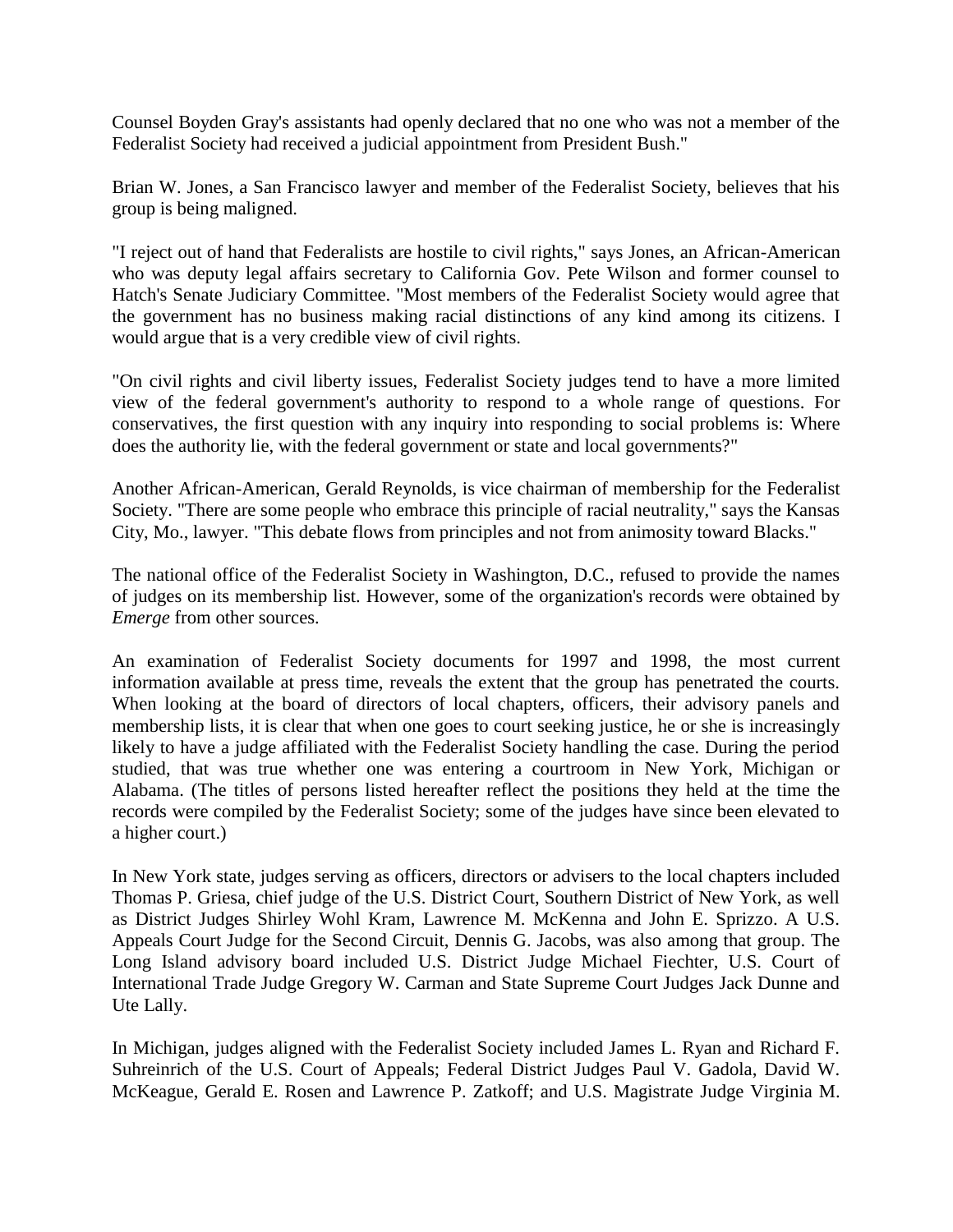Morgan. State Supreme Court Justices Clifford W. Taylor and Elizabeth A. Weaver were listed as advisers to the Detroit chapter. So were Maura D. Corrigan, chief judge of the Michigan Court of Appeals, along with fellow judges Stephen J. Markman, Henry W. Saad, and Robert Young Jr. (an African-American who has since been elevated to the Michigan Supreme Court). The chief judge of the Washtenaw County Circuit Court in Grand Rapids, Kurtis T. Wilder (another African-Americana who is now on the Michigan Court of Appeals), and Wayne County Circuit Judges Sean Cox, Michael J. Talbot and Brian Zahra helped complete the list.

Local chapters in Alabama were advised by Perry O. Hooper Sr., chief justice of the Supreme Court of Alabama, along with Associate Justices J. Gorman Houston, Harold See and A. Hugh Maddox. U.S. Sen. Jefferson B. Sessions III also supported the organization. (Sessions was nominated to become a federal judge in 1986 but was blocked when it was disclosed that he had called the NAACP and the American Civil Liberties Union "un-American" and "communistinspired," and said they "force civil rights down the throats of people." Referring to the Ku Klux Klan, he reportedly said, "I used to think they're OK," until he learned that some Klansmen were "pot smokers." Sessions contended the remarks were either made in jest or had been misinterpreted.)

Additional supporters listed included Randall T. Shepard, chief justice of the Indiana Supreme Court; Craig Enoch, chief justice of the Texas Supreme Court; South Carolina Attorney General Charles Molony Condon; Alabama Attorney General William Pryor (who has links on his web page to the Federalist Society and the conservative Washington Legal Foundation), Pennsylvania Attorney General D. Michael Fisher; Indianapolis Mayor Stephen Goldsmith and Clarence Thomas' wife, Virginia, a former aide to House majority leader Richard Armey, and who now works for the Heritage Foundation.

As the presiding officials in courts, judges wield broad power. For example, U.S. District Judge Neal B. Biggers Jr., who sits on the advisory board of the Mississippi chapter of the Federalist Society, presided over the Ayers desegregation case. In 1975, Jake Ayers Sr., a Mississippi sharecropper, sued the state on behalf of his son, charging that the state's higher education system discriminated against African-Americans and historically Black colleges.

In 1987, Biggers upheld the state College Board's contention that Mississippi's higher education system was no longer racially discriminatory. The Supreme Court reversed Biggers in 1991 and ordered him to remove any vestiges of past discrimination.

The power of the Federalist Society is not limited to the judiciary, which would be concern enough. Its tentacles extend deep into corporate America. Listed members of its business advisory council included John Stewart Bryan, III, chairman, president and C.E.O. of Media General Cable; John G. Medlin Jr., board chair of Wachovia Corp., an interstate bank holding company; Geneva Steel C.E.O. Joseph Cannon and Robert L. Strickland, chairman of Lowe's Companies. Also affiliated with the Federalist Society are Brian J. Brille and David Panton of Morgan Stanley financial services in New York; William Haraf of Bank of America in San Francisco; Chris Ekren of Sony Corp. in San Jose, Calif.; Frank Blake of General Electric in Schenechtedy, N.Y.; Philip R. Lochner Jr., senior vice president, Time Warner Inc. in New York; William Kemp of General Motors in Warren, Mich.; Edward Whelan of GTE Corp.'s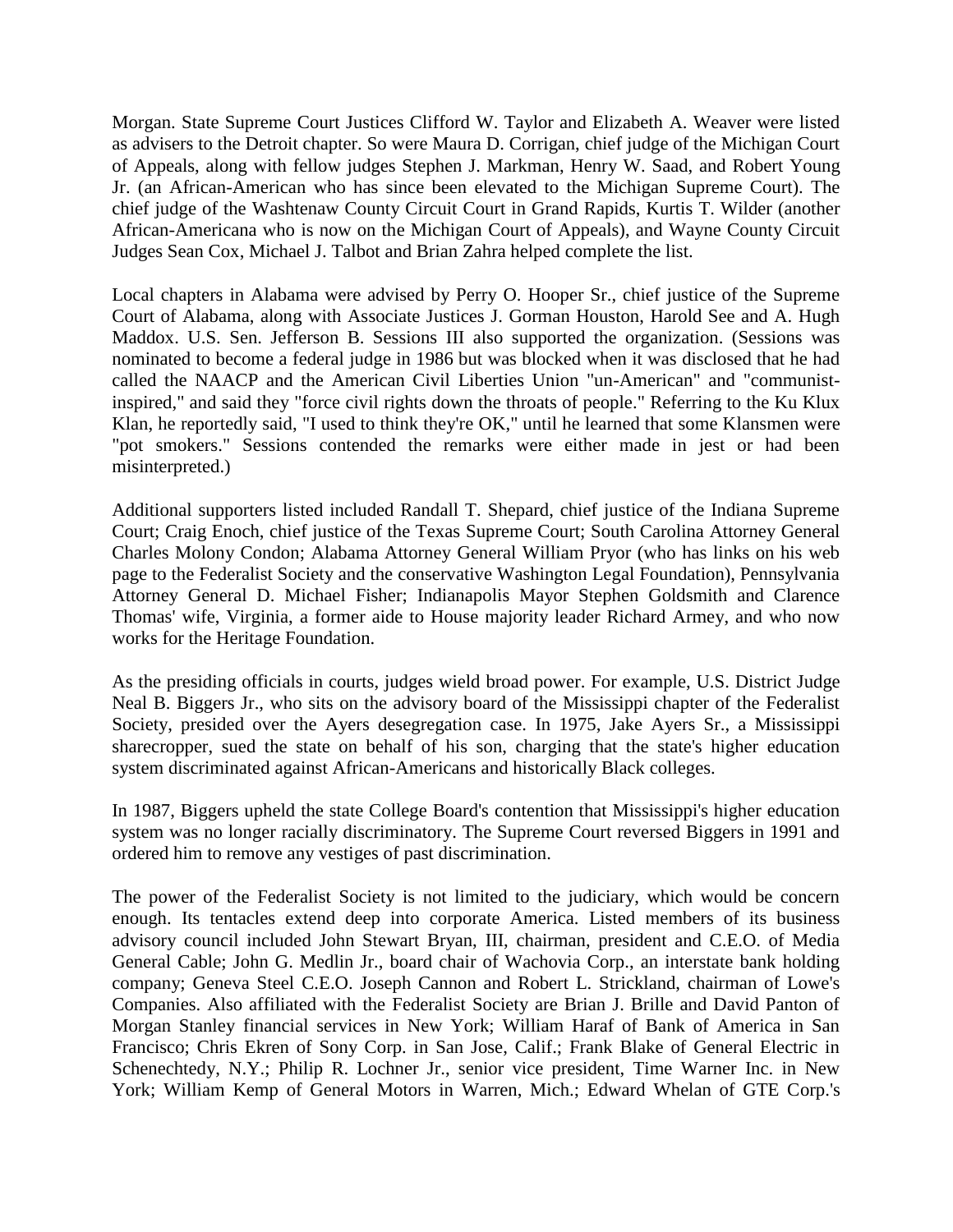Washington office; David Askin of Exxon Co. in Baytown, Texas; Marsha Rabiteau of Dow Chemical in Midland, Mich.; F. James Tennies, chief administrative officer at Legg Mason for asset management in Baltimore; Jodi Balsam, counsel for operations and litigation for the National Football League and Tom Donahue of Metropolitan Life.

Even federal employees in the Clinton administration were included in Federalist Society documents: Paul-Noel Chretien of the Justice Department; Theodore Cooperstein of the FBI; Carol Crawford of the International Trade Commission; Kevin Martin of the Federal Communications Commission and Christopher Holleman of the U.S. Small Business Administration. William Saunders of the U.S. Commission on Civil Rights also backs the Society.

Many of the nation's blue-chip law firms have attorneys associated with the Federalist Society. Those listed included lawyers in the Washington, D.C. law firms of Arnold and Porter; Covington & Burling; Steptoe & Johnson; Hogan & Hartson; Patton, Boaggs & Blow; and Wilmer, Cutler & Pickering. New York law firms with lawyers associated with the Federalist Society include: Cravath, Swaine & Moore; White & Case and Paul, Weiss, Rifkind, Wharton & Garrison. In Boston, one law firm -- Hale and Door -- has at least 10 attorneys affiliated with the Federalist Society.

The list of law professors associated with the society included Ronald A. Cass, dean of Boston University's law school; Michael Young of Columbia University; John Yoo of the University of California at Berkeley; Eugene Volokh of UCLA; Northwestern University professors Gary Lawson, Daniel D. Polsby and Stephen B. Presser; Robert P. George of Princeton; Gerard Bradley of Notre Dame; Gordon B. Baldwin of the University of Wisconsin, Olan B. Lowry of Temple; Johathan Macey and Richard Painter of Cornell; Ronald D. Rotunda of the University of Illinois; Gerald T. Dunn of St. Louis University and Thomas Morgan of George Washington University.

The University of Virginia, one of the best law schools in the nation, has quite a few Federalist Society professors or sympathizers on its faculty, including John Norton Moore, Robert Turner, Erika Worth Harris and Lillian BeVier.

"People have to understand, whether they like lawyers or not, law schools have an enormous amount of power, whether it's power for good or evil. Unfortunately, what we are seeing under the Federalist Society is law schools and legal education being used to promote racism, bigotry and Right-wing politics. These people believe in the Bell Curve," says Prof. Boyle of the University of Illinois, referring to a controversial theory by Charles Murray and Richard J. Herrnstein about the supposed low intelligence level of some non-Whites. "You have to understand that. Just as the Federalist Society did to the federal judiciary, they are now trying to do to law schools."

Boyle and others say this is done by establishing well-endowed law professorships and speaking tours for the true believers. "Where they once were scholars with Right-wing foundations like the Heritage Foundation, American Enterprise Institute and the Cato Institute, they are now getting credentialed as law professors," he notes.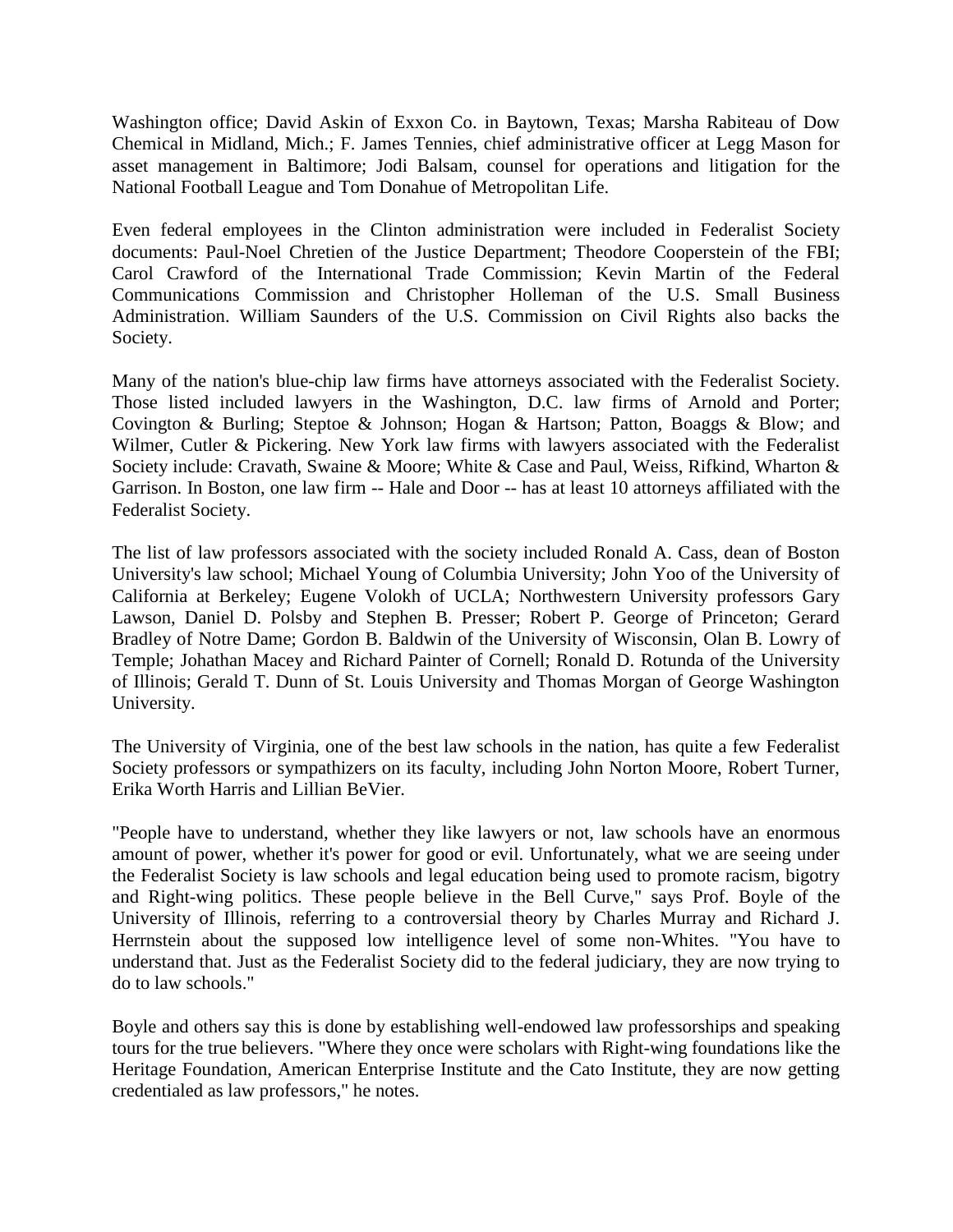No comparable movement exists among progressives, which may explain why civil rights groups and liberals are doing such a feeble job defending affirmative action.

"We've got to realize that while we have been dillydallying in law schools with critical race theories and penetrating the Law Review, all this is chump change to [Federalists]," observes Berry, of the U.S. Commission on Civil Rights. "It's like we were out playing whiffle ball while they were exercising power."

The Federalist Society was founded 17 years ago by Yale Law School student Steven G. Calabresi and two counterparts at the University of Chicago School of Law, Lee Liberman and David McIntosh. All three were undergraduates together at Yale. Upset with what they perceived as liberal bias, the three decided to form an organization for conservative law students. Yale professors Robert H. Bork and Ralph K. Winter, both of whom would be appointed to the federal bench by Ronald Reagan, served as advisers to the Yale chapter. In Chicago, future U.S. Supreme Court Justice Antonin Scalia served in a similar capacity.

The contacts the three made as students have proven to be invaluable. Calabresi, in addition to clerking for Bork and Winter, clerked for Scalia at the Supreme Court. He is now a law professor at Northwestern University. Liberman gave up a post in the Justice Department also to clerk for Scalia. She is now Lee Liberman Otis and is chief counsel for Sen. Spencer Abraham (R-Mich.), who founded a Federalist Society chapter at Harvard. McIntosh was a special assistant to Ed Meese when he was Reagan's attorney general; he is a three-term Republican Congressman who's considering running for governor of Indiana. In addition to a board of trustees, the society has a board of directors, co-chaired by Calabresi and McIntosh.

The Federalist pipeline is a well-oiled old boy -- and sometimes girl -- network. For example, Brent O. Hatch, the son of Sen. Orrin Hatch, clerked for Robert Bork when he was a federal judge in Washington, D.C. After working in the Justice Department, young Hatch was appointed general counsel of the National Endowment for the Humanities at the age of 28. He is treasurer of the Federalist Society's board of directors.

The organization has been funded by wealthy conservatives, such as Richard Mellon Scaife, who is vice chair of the Heritage Foundation's board, and another board member, Holland Coors, a member of the conservative Coors family. Many contributions are made through foundations that give to Right-wing causes, including the John M. Olin Foundation in New York, the Sarah Scaife Foundation in Pittsburgh, the Lynde and Harry Bradley Foundation of Milwaukee and the Deer Creek Foundation in St. Louis.

The Federalists have direct ties to Right-wing think tanks seeking to dismantle affirmative action at the local, state and federal levels. The Center for Individual Rights, which successfully argued the Hopwood case that banned affirmative action at the University of Texas, represents plaintiffs in a lawsuit pending against the University of Michigan and were lawyers for supporters of Proposition 209, the anti-affirmative action measure in California. The Washington Legal Foundation sued the University of Maryland, forcing it to drop its Benjamin Banneker scholarships for African-American scholars; the Southeastern Legal Foundation is leading an allout assault on affirmative action in Atlanta, and the Institute for Justice led the attack on Lani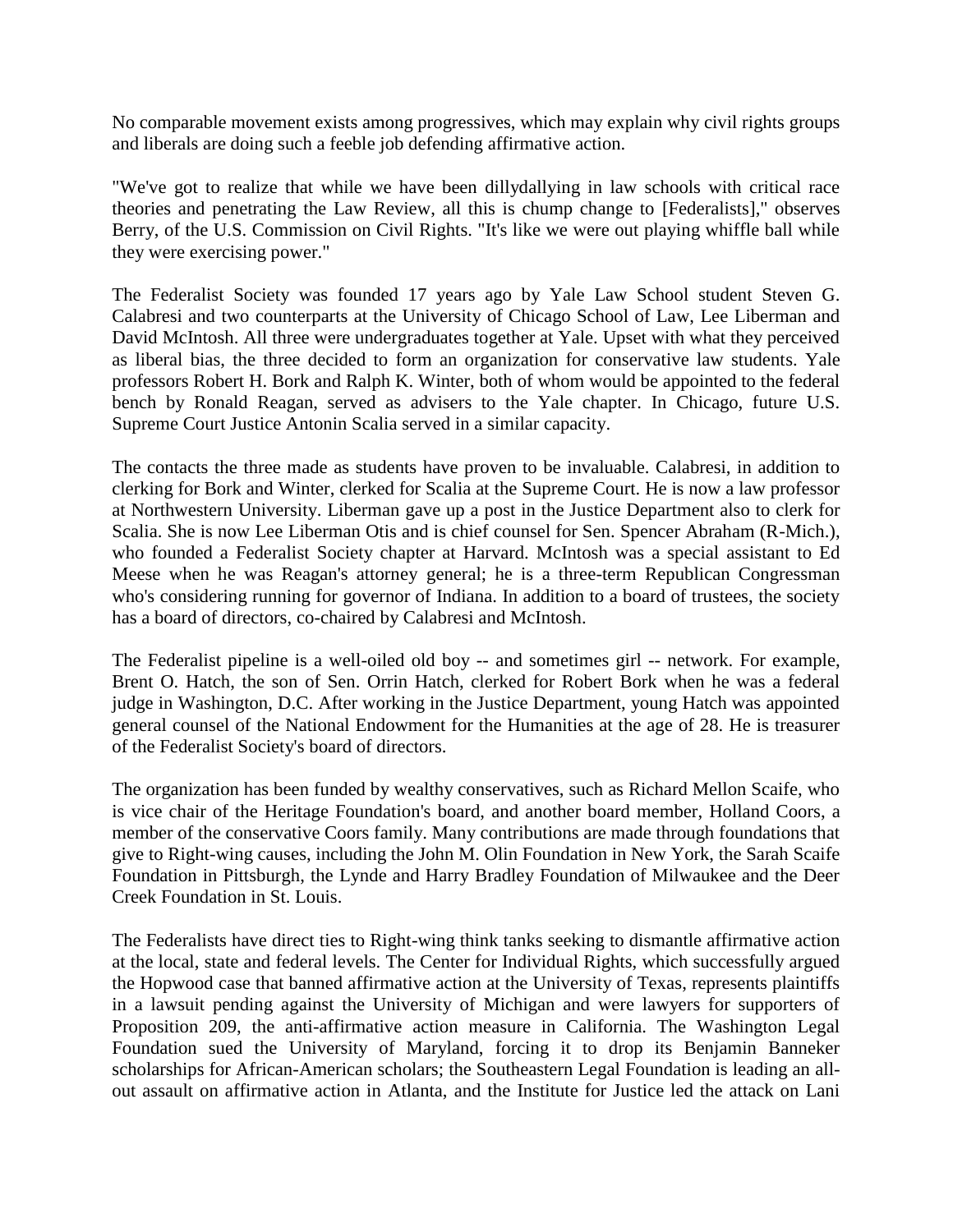Guinier, then a University of Pennsylvania law professor, who was President Clinton's first choice to be assistant U.S. attorney general for civil rights. Clint Bolick, the group's vice president, dismissed Guinier as a "quota queen," and the eventual nominee, Deval L. Patrick, as a "quota king." He also led the opposition to the appointment of Bill Lann Lee, who was later named acting assistant attorney general for civil rights.

When first lady Hillary Rodham Clinton said that there was a "vast Right-wing conspiracy" afoot that had been hounding her husband since he first announced for president, some Right-wingers almost laughingly dismissed her charges. Special Prosecutor Ken Starr called the comments "nonsense." And *Boston Herald* columnist Joe Fitzgerald said the first lady had "wandered into paranoia."

But information developed by the Institute for [Democracy Studies,](http://www.institutefordemocracy.org/) a nonprofit research and education organization in New York, confirms that the first lady was on the mark.

In the executive summary of its report, "The Assault on Affirmative Action: An Organized Challenge to Racial and Gender Justice," the organization notes, "Once a month at the Heritage Foundation, representatives of the nation's leading conservative law groups get together for a `luncheon.' This so-called Public Interest Legal Group meeting is just one of several monthly gatherings that right-wing law groups hold."

The report continues: "These meetings serve the purpose of avoiding duplication of effort, airing future plans, and providing guidance for an appropriate organizational division of labor."

In an interview with *Emerge,* Todd G. Young, director of research and communications for the Atlanta-based Southeastern Legal Foundation, confirms that Right-wing groups collaborate.

"We read each other's briefs (as they are filed) and when there are updates published by other groups," he says. "Although we are separate entities, we share some common understandings about the Constitutions and our (mission) statements are really almost identical for the organizations."

Of its recent lawsuit against Atlanta's affirmative action program, Young notes: "We're refining the definition of what it means to enjoy equal protection under the law and the first step is to end any government-sanctioned discrimination, such as affirmative action programs or racial preference programs. It's philosophically inconsistent to say it was bad then [in the 1950s and 1960s] but it's OK now."

Atlanta Mayor Bill Campbell says it's not OK to discard programs devised to address discrimination against African-Americans.

"Conservative legal interest groups, such as the Center for Individual Rights and the Southeastern Legal Foundation, are striking at the very heart of the civil rights gains of the '50s and '60s," explains Campbell. "These groups are, in essence, a homogenized version of the Klan. They may have traded in their sheets for suits and use different language, but it's the same old racism -- just old wine in new bottles."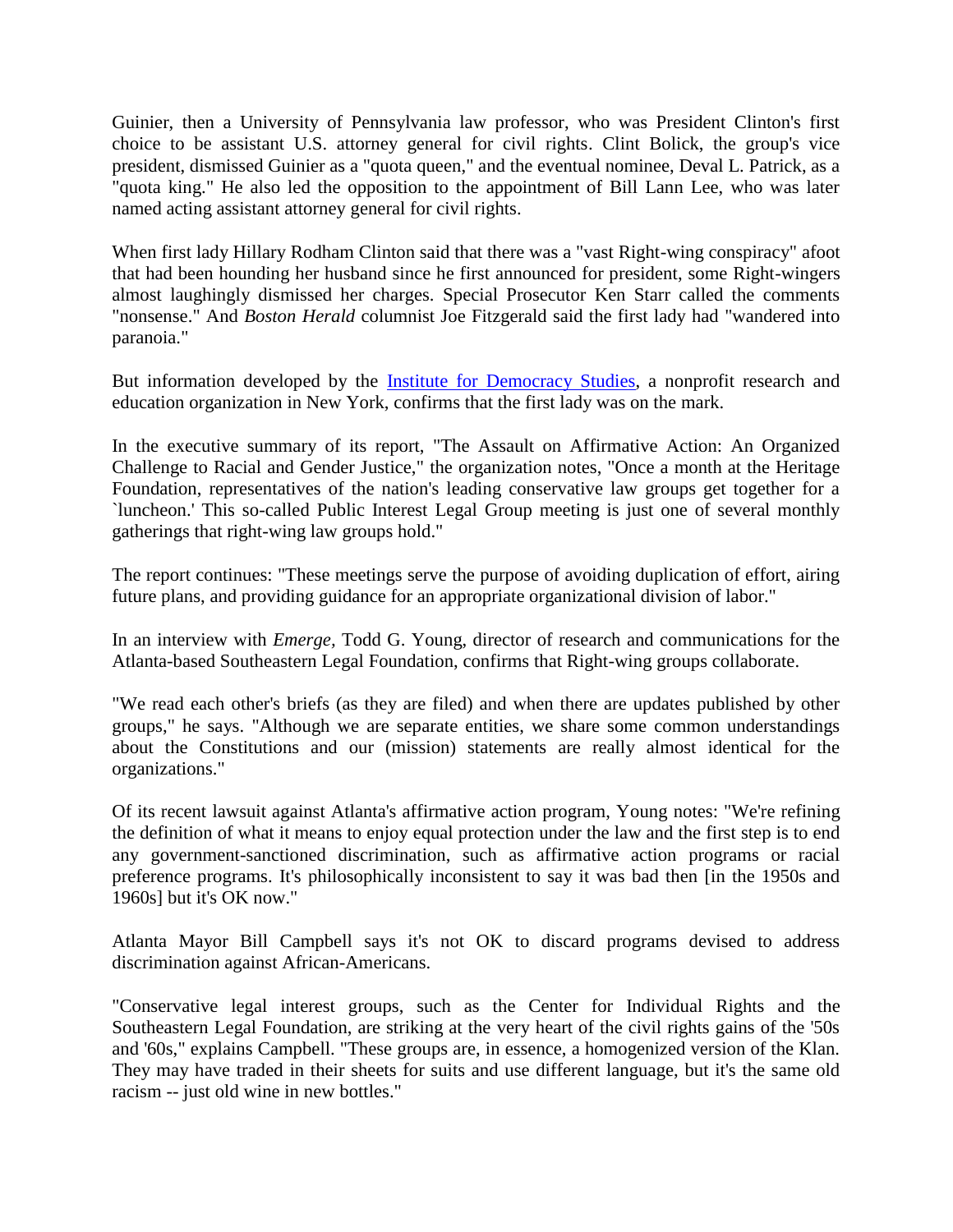The Federalist Society takes its name from The Federalist papers, 85 articles originally published in New York newspapers between 1787 and 1788. The authors -- Alexander Hamilton, John Jay and James Madison -- were attempting to gain popular support for the adoption of a new Constitution.

"Is The Federalist the key to what the Constitution's framers and adopters intended it to mean and how they expected it to function?" asked R. B. Bernstein, a constitutional historian who wrote the foreword to The Federalist, a recent reissue of the papers. "This subset of the originalintent controversy tends to pit many historians, who remain dubious about original-intent arguments, against many legal scholars, who seek a way to limit judicial discretion by anchoring constitutional interpretation in the Constitution's origins."

Bernstein argued that the public should not look at the essays, all written under one pen name, as the definitive word on how the Constitution should be interpreted.

"Jay was not a delegate to the Federal Convention, which framed the Constitution . . . [Hamilton] left the Convention in July, not returning until two weeks before its close in September. And Madison . . . found himself outvoted on a host of major issues," Bernstein noted.

Moreover, as The Federalist papers became the classic commentary on the Constitution, the three men publicly identified themselves as the authors. Even that was not without controversy. Before his ill-fated duel with Aaron Burr, Hamilton tried to take credit for writing papers 18-20, 49-58 and 62-63. Madison made an identical claim of authorship, which was verified through a computer analysis in 1964.

The most damning fact about today's Federalists is that they advocate a limited role for the federal government, while the early founders were interested in establishing a strong central government.

Some civil rights leaders, including Theodore M. Shaw, associate director-counsel of the NAACP Legal Defense and Educational Fund Inc., view the rhetoric of the modern-day Federalists as smokescreen for an assault on civil rights.

"It's ideologically out of the mainstream and a part of the radically conservative agenda and the radically conservative agenda has never served the interest of African-Americans," Shaw says.

Hilary O. Shelton, Washington bureau chief of the NAACP, is less charitable: "They are not conservative. They are very consistent with the Council of Conservative Citizens," a White supremacy group that has featured Senate Majority Leader Trent Lott (R-Miss.) and Rep. Bob Barr (R-Ga.) as speakers.

Surprisingly, some of the harshest criticism of Federalist Society members has come from Republicans. For example, former Attorney General Meese, a main player in the Federalist movement, has been criticized by some of his colleagues in the Reagan administration.